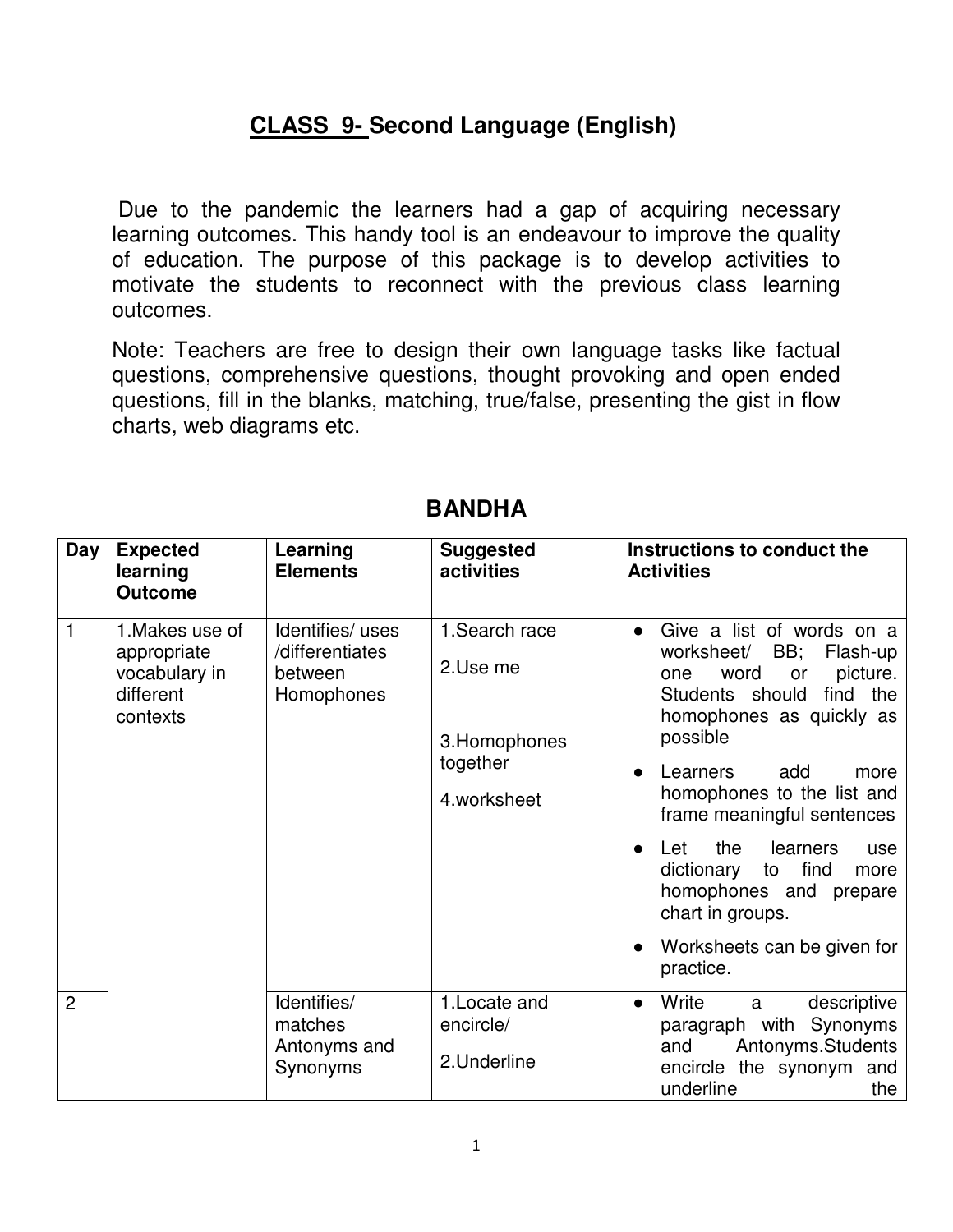| 3              | Identifies/uses/<br>matches Prefixes<br>and Suffixes                | 3. Highlight me<br>4. Search me<br>5. Match me<br>1. Identify and match<br>2. Complete with<br>suffix /prefix<br>3. Match it<br>4.Sort me out | antonyms. (Use of dictionary<br>is encouraged.)<br>Provide photocopies<br>of<br>stories to mark Antonyms<br>and Synonyms.<br>Provide lists of Antonyms<br>Synonyms and<br>ask<br>and<br>pupil to match them.<br>Prepare a set of word card<br>$\bullet$<br>for a group activity. Ask<br>learners to match the Prefix<br>and Suffix to form suitable<br>words.<br>Eg:<br><b>Believe</b><br>un<br>Provide sentences to<br>be<br>completed using Prefixes/<br>Suffixes.<br>Give Match the following<br>activities<br>Sort the words<br>into the<br>"prefix"<br>"suffix"<br>column,<br>column, or "both" column |
|----------------|---------------------------------------------------------------------|-----------------------------------------------------------------------------------------------------------------------------------------------|-------------------------------------------------------------------------------------------------------------------------------------------------------------------------------------------------------------------------------------------------------------------------------------------------------------------------------------------------------------------------------------------------------------------------------------------------------------------------------------------------------------------------------------------------------------------------------------------------------------|
| $\overline{4}$ | Identifies Tenses/<br>uses correct<br>tense in framing<br>sentences | 1. Perfect your<br>tenses<br>2.Timeline<br>3. Frame sentences<br>4. Fill work sheet                                                           | Write<br>a<br>paragraph<br>and<br>$\bullet$<br>encourage the students to<br>identify the tense form.<br>Prepare a timeline (on black<br>board / in note book)<br>Present<br>Future<br>Past<br><b>Walks</b><br>Walked<br>Will<br>walk<br>Come<br>Will<br>Came<br>come<br><b>The</b><br>teacher<br>can<br>ask<br>students to frame sentences<br>using correct tenses                                                                                                                                                                                                                                          |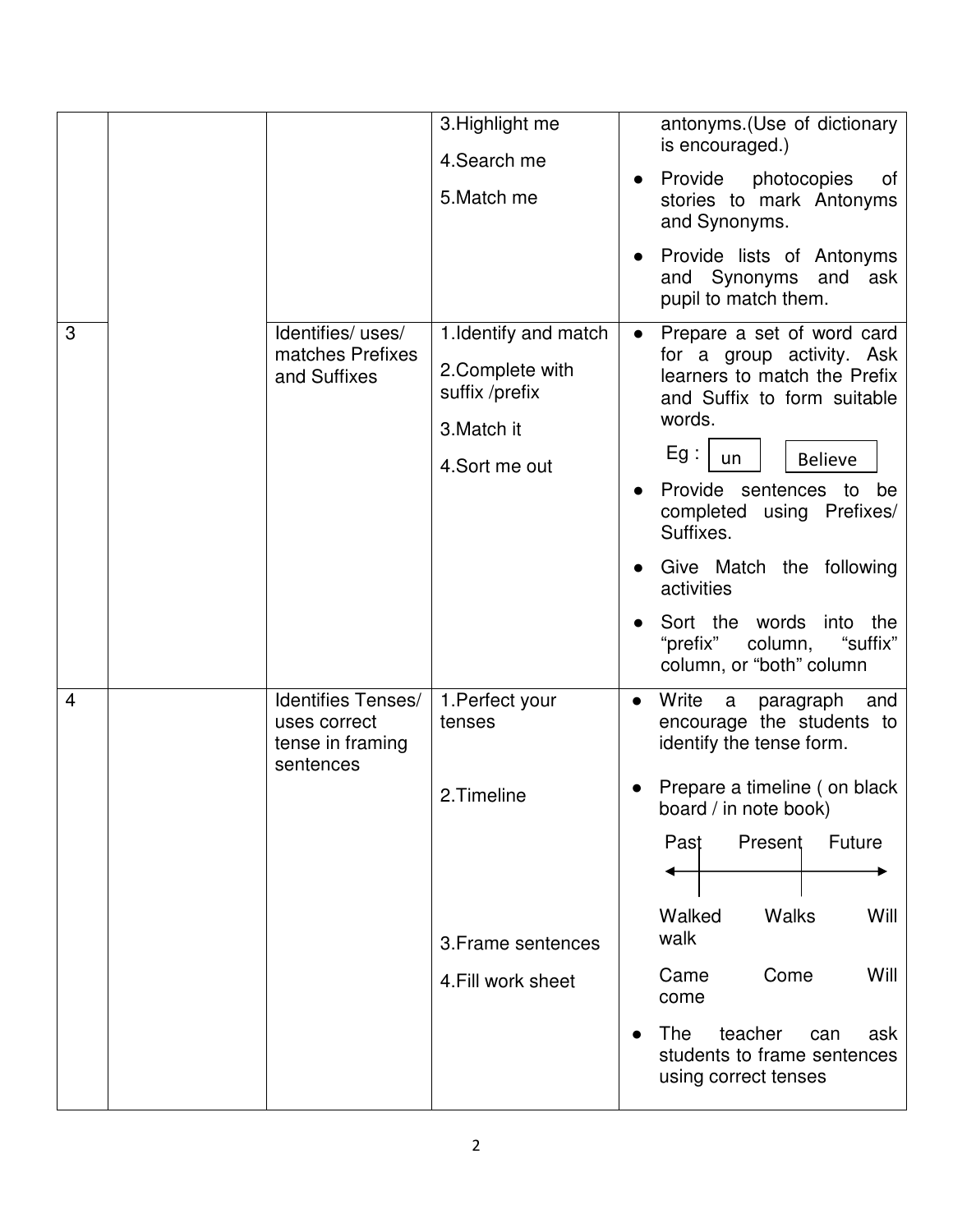|                |                                                          |                                                                         |                                                                                     |           | Provide creative worksheets<br>to fill tenses                                                                                                                                                                                                                                                                                                                                                                                            |
|----------------|----------------------------------------------------------|-------------------------------------------------------------------------|-------------------------------------------------------------------------------------|-----------|------------------------------------------------------------------------------------------------------------------------------------------------------------------------------------------------------------------------------------------------------------------------------------------------------------------------------------------------------------------------------------------------------------------------------------------|
| 5              |                                                          | Identifies/uses<br>different types of<br>Prepositions and<br>Adjectives | 1. Scavenger hunt<br>2.Use images<br>3. Where am I?<br>4. Match maker               |           | Newspaper bits are given.<br>Colour the Preposition in<br>Green and Adjectives in Red<br>in the given newspaper bits.<br><b>Discuss</b><br>the<br>usage<br>0f<br>preposition with images.<br>Identifying prepositions of<br>movement using activities<br>done in school premises.<br>Adjectives are chosen<br>by<br>each student and asked to<br>describe the person to their<br>left using the adjective.<br>E.g: Komal is pretty.      |
| 6              |                                                          | Uses appropriate<br><b>Articles</b>                                     | 1. All about articles<br>a, an, the                                                 | $\bullet$ | countable<br><b>Discuss</b><br>uncountable nouns, vowel/<br>consonant sounds.                                                                                                                                                                                                                                                                                                                                                            |
|                |                                                          |                                                                         | 2. Match the<br>following<br>3.Fill me                                              |           | Give<br>words/<br>0f<br>set<br>a<br>sentences<br>to<br>use<br>appropriate articles. Discuss<br>the conditions<br>for<br>using<br>articles.                                                                                                                                                                                                                                                                                               |
|                |                                                          |                                                                         |                                                                                     |           | Provide printable exercises<br>on articles                                                                                                                                                                                                                                                                                                                                                                                               |
|                |                                                          |                                                                         |                                                                                     |           | Fill the blanks with suitable<br>articles                                                                                                                                                                                                                                                                                                                                                                                                |
| $\overline{7}$ | 2. Pronounces<br>correctly and<br>articulates<br>clearly | Pronunces words<br>with silent letters                                  | 1. Listen and repeat<br>2. Who is silent?<br>3. Listen and Identify<br>4. Oral work |           | Make the students listen to<br>different<br>sounds<br>through<br>online dictionary and Mobile<br>apps - Display a list of words<br>with Vowels and Consonant<br>sounds-<br>the<br>Encourage<br>students to identify.<br>Dictate a set of words with<br>silent<br>letters<br>and<br>ask<br>students to identify the silent<br>letters.<br>Display a set of words. Let<br>students mark the silent<br>letters.<br>Allow learners to read a |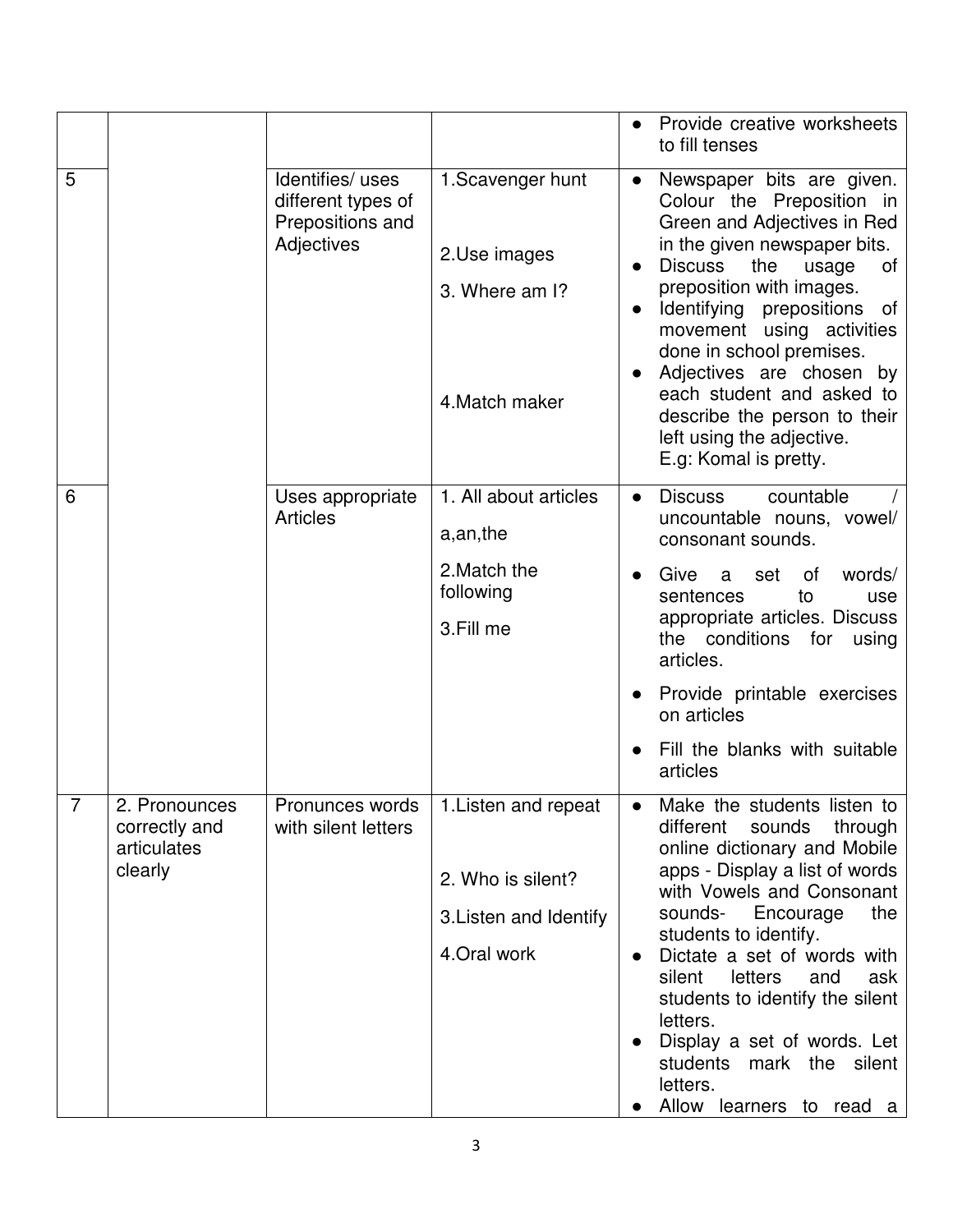|        |                                                 |                                                      |                            | practice<br>flash<br>card<br>and<br>orally.                                                                 |
|--------|-------------------------------------------------|------------------------------------------------------|----------------------------|-------------------------------------------------------------------------------------------------------------|
| 8<br>9 |                                                 | Reads aloud<br>different types of<br>text accurately | 1. Read aloud              | <b>Students</b><br>make<br>simple<br>$\bullet$<br>like<br>announcements<br>cancellation/postponement/s      |
|        |                                                 | and meaningful                                       | 2.My life                  | omething<br>found<br>lost<br>or<br>etc.[Encourages<br>frame<br>to<br>simple<br>sentences/<br>announcements] |
|        |                                                 |                                                      | 3. Announce aloud          | Real life situations should be<br>provided to form<br>simple<br>sentences.                                  |
|        |                                                 |                                                      | 4. Cabinet meet            | Announcement on a sports<br>day[create situation in class]                                                  |
|        |                                                 |                                                      | 5. Read clear              | is provided<br>Cabinet meeting in the class                                                                 |
|        |                                                 |                                                      | 6. Book tickets            | room.<br>Fill different types of forms                                                                      |
|        |                                                 |                                                      | 7. Library run             | accurately and read aloud<br>Railway ticket booking form                                                    |
|        |                                                 |                                                      | 8. Bulletin board          | fill,<br>aloud<br>read<br>to<br>meaningfully.                                                               |
|        |                                                 |                                                      |                            | Learners read short stories<br>from your school library.                                                    |
|        |                                                 |                                                      |                            | Learners read notices from<br>school bulletin board                                                         |
| 10     | 3. Ask Questions<br>in different<br>Context and | Frames 'Wh'<br>question based<br>on the text         | 1. Click the right         | complete<br>the<br>Learners<br>$\bullet$<br>with the correct<br>question<br>words in the boxes. E.g.,.      |
|        | Situation                                       |                                                      | 2. Correct me              | the highest mountain<br>in the world?<br>asked<br>Learners<br>are<br>to<br>correct the questions.           |
|        |                                                 |                                                      | 3. Tick me<br>4. Worksheet | What town that is? (Which<br>town is that?)                                                                 |
|        |                                                 |                                                      |                            | Provide worksheets to tick<br>Verbs.<br>the<br>correct<br>Whothe winner?                                    |
|        |                                                 |                                                      |                            | Provide Worksheet to fill WH                                                                                |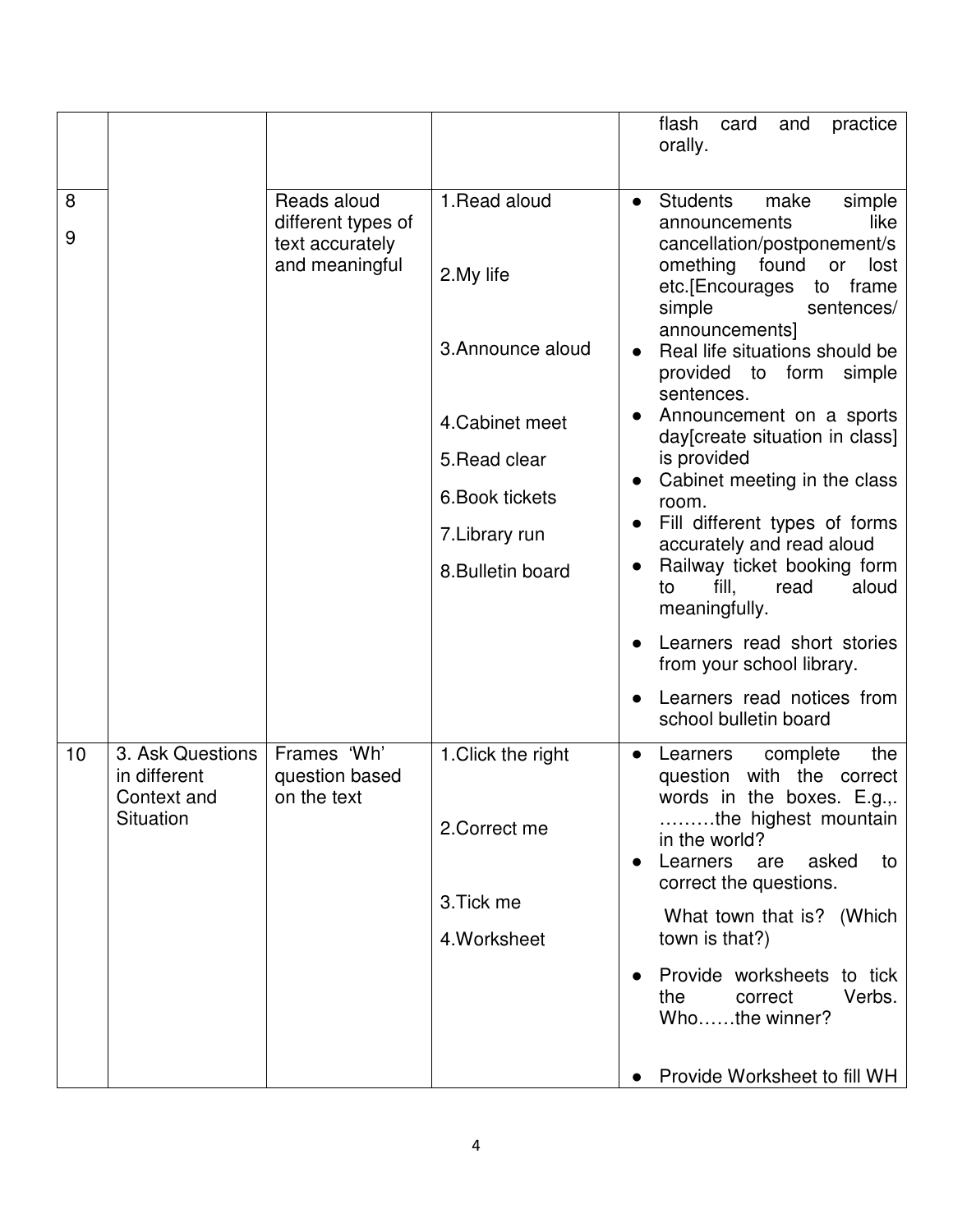|    |                                     |                                                                            | questions.                                                                                                                                                                                                                                                                                                                                                                                   |
|----|-------------------------------------|----------------------------------------------------------------------------|----------------------------------------------------------------------------------------------------------------------------------------------------------------------------------------------------------------------------------------------------------------------------------------------------------------------------------------------------------------------------------------------|
| 11 | Frames questions                    | 1. Frames questions<br>2.WH questions<br>3. Question me<br>4. Questions??? | Encourage learners to read<br>the<br>sentences-<br>frame<br>the<br>questions<br>to<br>get<br>underlined<br>word<br>the<br>as<br>answer.<br>E.g.: Tajmahal<br>was<br>built by Shahjahan.<br>• Learners Read the passage<br>and frame "WH" questions<br>Give sentences and ask<br>students to frame questions.<br>students<br>Encourage<br>to<br>questions on<br>frame<br>the<br>given passage |
| 12 | Reads a text and<br>frames question | 1. Pair interaction<br>2. Face to face<br>3. Pen me down<br>4. Work on     | Provide<br>oppurtunity<br>to<br>$\bullet$<br>converse about your daily<br>routine with the help of 'Wh'<br>questions [Pair interaction].<br>Students use topics like field<br>trip,<br>excursion,<br>interview<br>and practice questionnaire<br>Ask the learners to frame<br>questions<br>for the<br>given<br>answers.                                                                       |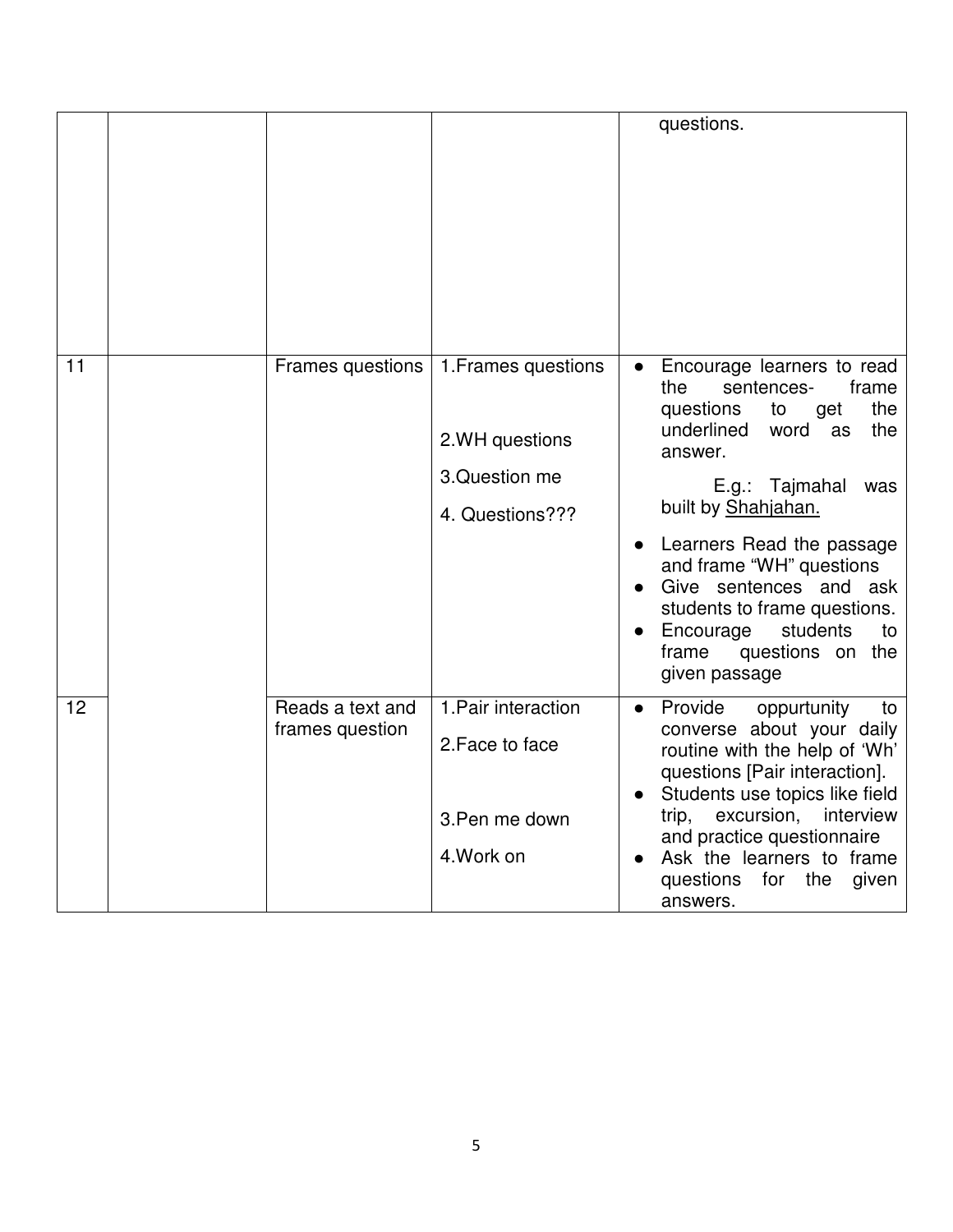| 13 | 4. Narrates real<br>life incidents and<br>shares<br>experiences                         | Speaks fluently<br>and Confidently           | 1. Pair interaction<br>2. Talk on a topic<br>3. Pick and speak<br>4. Super minute | Ask the students to look at a<br>visual carefully - encourage<br>them to discuss and speak<br>about it.<br><b>Students</b><br>given<br>five<br>are<br>think<br>minutes<br>to<br>and<br>prepare about a topic E.g.,:<br>Picture of Child marriage,<br>Child labour etc. - Clues can<br>be given.<br>Elocution topics based on<br>daily day to day activities is<br>given to students<br>Students pick chits<br>and<br>speak on topic. |
|----|-----------------------------------------------------------------------------------------|----------------------------------------------|-----------------------------------------------------------------------------------|--------------------------------------------------------------------------------------------------------------------------------------------------------------------------------------------------------------------------------------------------------------------------------------------------------------------------------------------------------------------------------------------------------------------------------------|
| 14 | 5. Read<br>Pictures, Tables,<br>Charts<br>Incorporates the<br>Information in<br>writing | Reads and<br><b>Expresses</b><br>information | 1.Grasp write<br>2. Write it<br>3. Express out<br>4. Unwrap me                    | Provide Pamphlets to help<br>$\bullet$<br>learners<br>the<br>grasp<br>information provided.<br>Learners<br>should<br>be<br>read<br>to<br>encouraged<br>Newspapers and note down<br>the events<br>Students<br>and<br>read<br>understand<br>comic,<br>story<br>books and<br>their<br>express<br>views.<br>Learners read tables and<br>charts present on wrappers<br>and other written materials<br>for information                     |
| 15 |                                                                                         |                                              | 1. Creative writing<br>2.Info Chart<br>3.It's my own<br>4. Worksheet              | Students read, understand<br>information and transfer it<br>into own writing.<br>Ask<br>students<br>to<br>comprehend the tables<br>$\overline{\phantom{a}}$<br>charts given and write a<br>short note on it<br>Learners write their own<br>story using posters provided<br>Students complete the given<br>written exercises.                                                                                                         |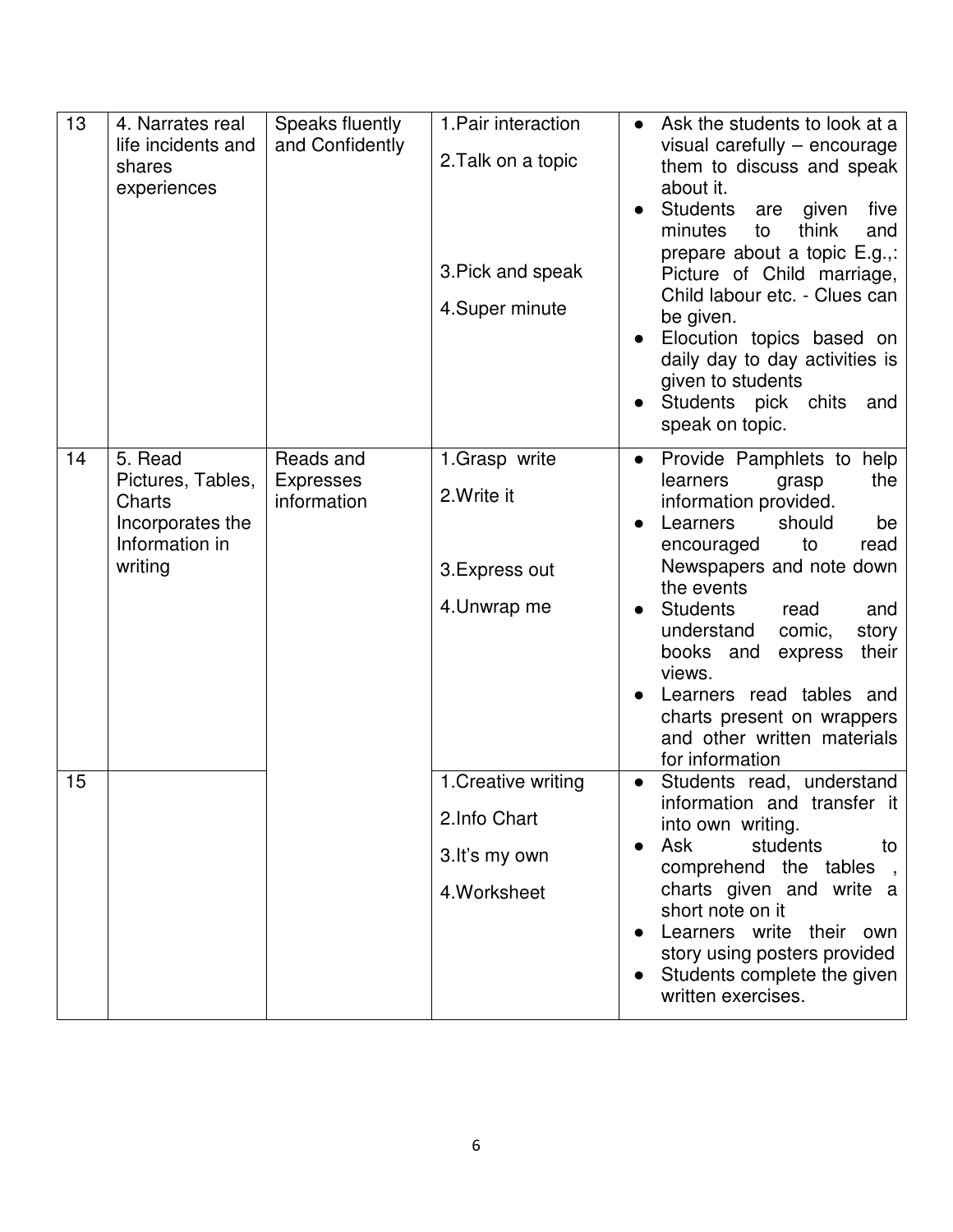| 16       |                                                                                 | <b>Visualizes and</b><br><b>Writes</b>   | 1.Match me                                                                                                                                           | Learners match the images<br>with the correct description.                                                                                                                                                                                                                                                                                                                                                                                                                                                                                                                                                                                                                                                                        |
|----------|---------------------------------------------------------------------------------|------------------------------------------|------------------------------------------------------------------------------------------------------------------------------------------------------|-----------------------------------------------------------------------------------------------------------------------------------------------------------------------------------------------------------------------------------------------------------------------------------------------------------------------------------------------------------------------------------------------------------------------------------------------------------------------------------------------------------------------------------------------------------------------------------------------------------------------------------------------------------------------------------------------------------------------------------|
|          |                                                                                 |                                          | 2.See and write                                                                                                                                      | [Images]<br>and<br>description should be given]                                                                                                                                                                                                                                                                                                                                                                                                                                                                                                                                                                                                                                                                                   |
|          |                                                                                 |                                          | 3. Watch the video<br>4. My story                                                                                                                    | Pupils see the given Picture<br>and write a paragraph on it.<br>Display videos with subtitles<br>; ask learners to watch and<br>answer the questionnaire<br>provided after viewing the<br>video<br>Display a picture chart and<br>encourage students to write<br>own story                                                                                                                                                                                                                                                                                                                                                                                                                                                        |
| 17<br>18 | 6. Write correct<br>sentences<br>independently as<br>directed by the<br>teacher | Writes short<br>stories<br>independently | 1. Unlock the Key<br>2. Set me right<br>3. Picture story<br>4. Enjoy the story<br>5. Story Time<br>6. Strip out<br>7. Story Chain<br>8. Bag of words | Let students use key words<br>$\bullet$<br>of a story and complete the<br>coherently<br>with<br>story<br>appropriate message.<br>Ask students to arrange the<br>story in the right sequence<br>Provide a story where some<br>words are represented by<br>pictures. Ask students to<br>replace<br>the picture with<br>suitable words and rewrite<br>the story. E.g.: Ram lives in<br>a big<br>Display printed stories. Ask<br>students to wriet about what<br>they see.<br>Give a comic script and ask<br>learners to make up a story.<br>Encourage<br>learners<br>to<br>narrate a story -<br>one<br>sentence at a time and build<br>a new story.<br>Instruct students to create<br>their own story with a words<br>given in a bag |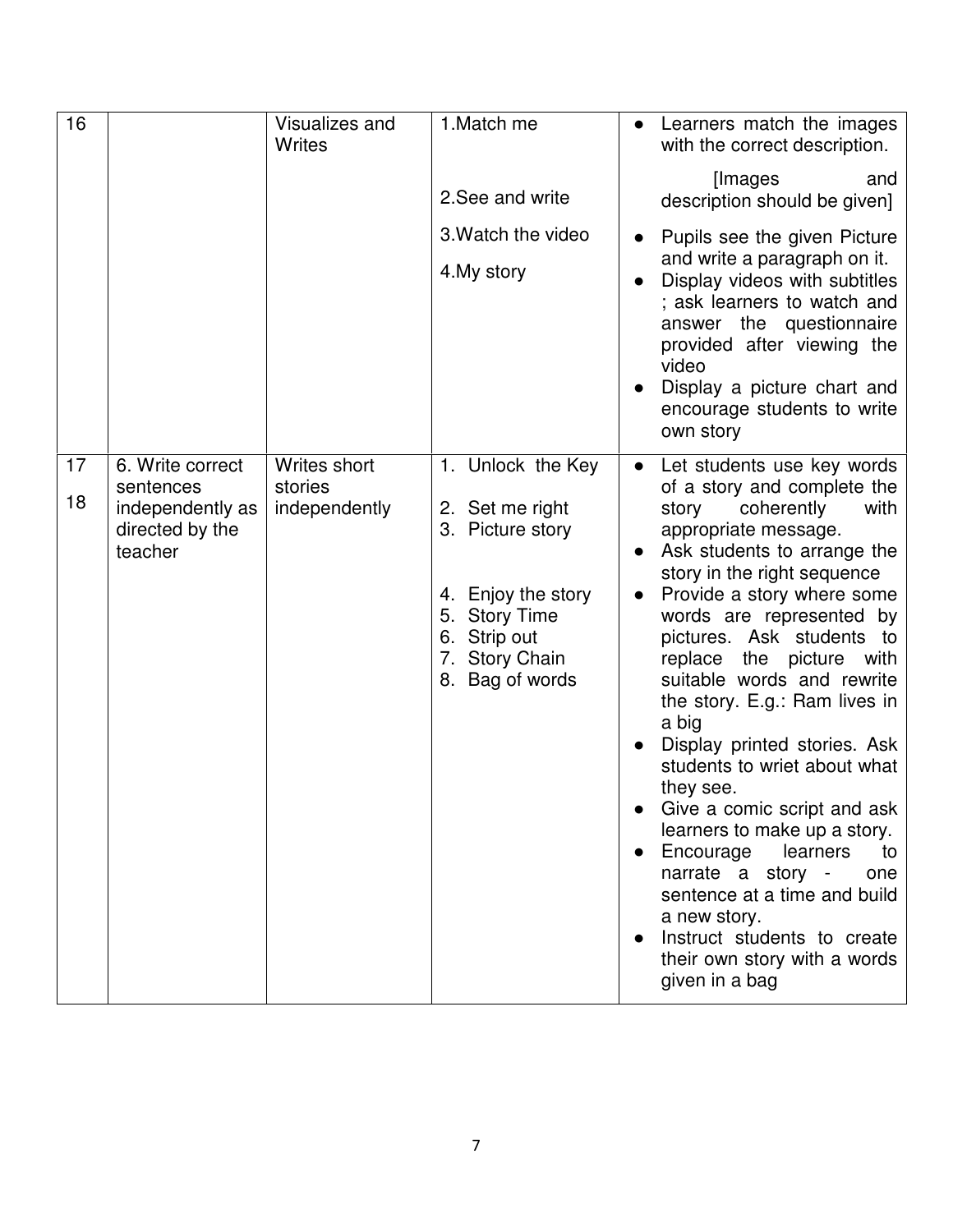| 19 |                                                                                      | <b>Writes</b><br>independently                                                                                   | Profile (All these<br>activities make the<br>best profile)                               | Encourage profile writing.<br>$\bullet$<br>Students write their own<br>profile - [Clues should be<br>given]<br>Students write Profile of an<br>actor<br>Students write Profile of a<br>sports star.<br>Students write Profile of a<br>National leader                                                                                                                                                                                                  |
|----|--------------------------------------------------------------------------------------|------------------------------------------------------------------------------------------------------------------|------------------------------------------------------------------------------------------|--------------------------------------------------------------------------------------------------------------------------------------------------------------------------------------------------------------------------------------------------------------------------------------------------------------------------------------------------------------------------------------------------------------------------------------------------------|
| 20 | 7. Refer to a<br>dictionary to<br>check meanings<br>and spelling of<br>the new words | Arranges words<br>in Dictionary<br>order and<br>discusses about<br>the abbreviations<br>found in a<br>dictionary | 1. Investigate and<br>learn<br>2. Dictionary dig<br>3. I am online<br>4. Solve me        | Instruct learners to arrange<br>$\bullet$<br>the given words<br>in the<br>dictionary order.<br>Encourage discussion about<br>commonly<br>used<br>abbreviations<br>the<br>in<br>dictionary.<br>Provide<br>opportunity<br>to<br>discuss about online/digital<br>dictionary<br>Provide<br>Crosswords,<br>$\bullet$                                                                                                                                        |
| 21 |                                                                                      | Derives different<br>forms of a word<br>[Noun and Verb]                                                          | 1. Word Hunt<br>2. Estimate and<br>measure<br>3. Mystery word<br>4. Speed word<br>search | puzzles and quiz to solve.<br>students<br>Encourage<br>to<br>$\bullet$<br>of<br>make<br>the<br>use<br>grammatical information's in<br>the dictionary against each<br>word.<br>$[n-noun,$<br>E.g.:<br>adj-<br>adjective, v-verb etc.]<br>Learners look for meaning<br>and spelling of a word in a<br>dictionary.<br>Instruct learners to prepare<br>word charts of different<br>noun forms<br>Learners<br>make<br>up<br>new<br>words using a dictionary |
| 22 | 8. Writes a<br>Letter                                                                | Writes an<br>Informal letter                                                                                     | 1. Draft & Post<br>2. Write a letter<br>3. Invitation<br>4. Friendly letter              | Practice should be given to<br>write informal letters such<br>as<br>❖ Letter to father/friend<br>❖ Letter of invitation for any<br>occasion                                                                                                                                                                                                                                                                                                            |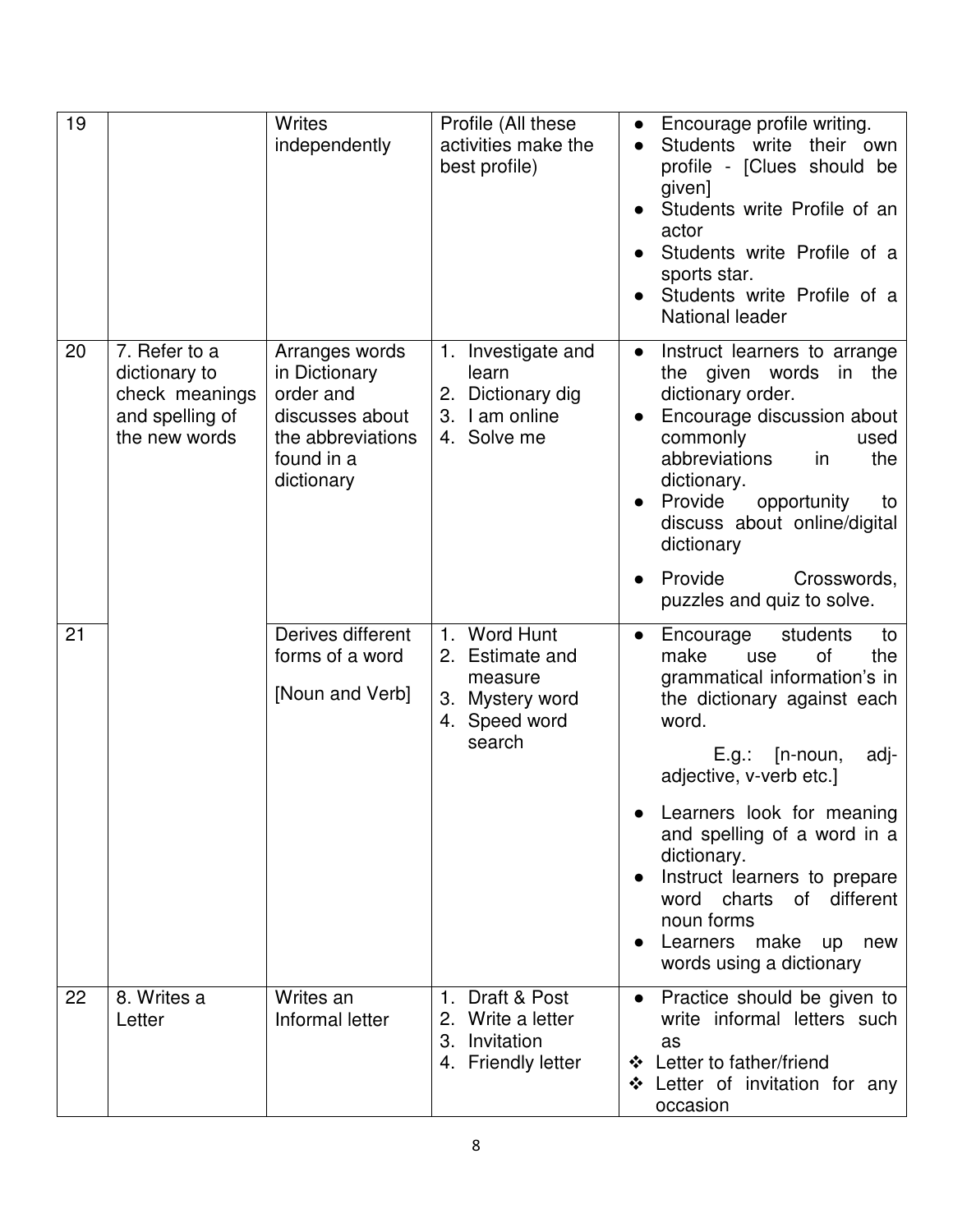|    |                                                                           |                                                                                  |                                                                                          | Letters for practice<br>❖<br>(E.g.:<br>School<br>Trip,<br>day,<br>Examination etc.)                                                                                                                                                                                                                                                                                                                                |
|----|---------------------------------------------------------------------------|----------------------------------------------------------------------------------|------------------------------------------------------------------------------------------|--------------------------------------------------------------------------------------------------------------------------------------------------------------------------------------------------------------------------------------------------------------------------------------------------------------------------------------------------------------------------------------------------------------------|
| 23 |                                                                           | <b>Writes a Formal</b><br>letter                                                 | 1. Surface tracing<br>2. What's the<br>difference?<br>3. Arrange me<br>4. Spot the error | Jumble the format of formal<br>$\bullet$<br>and informal letter writing<br>ask the students to sort out.<br>Ask learners to differentiate<br>between formal and informal<br>patterns of letter writing<br>Learners should be able to<br>rearrange the parts of the<br>formal, informal<br>letter<br>in<br>correct sequence.<br>Learners find errors in a<br>given letter.                                          |
| 24 | 9. Use<br>appropriate<br>Grammatical<br>forms to support<br>communication | <b>Makes</b><br>announcement in<br>different context /<br>suggests /<br>requests | 1. Language<br>functions<br>2. Pair interaction<br>3. Role-play<br>Debate<br>4.          | practice in<br>Give<br>making<br>$\bullet$<br>suggestions and respond to<br>them using the phrases<br>given below.<br>E.g.: Shall we<br>(Suggestions)<br>$\mathbf{I}$<br>please<br>May,<br>(Request)<br>simple<br>Encourage<br>a<br>conversation<br>reinforce<br>to<br>language functions.<br>Practice dialogues changing<br>roles.<br>Conduct Debate on familiar<br>and relevant topics (E.g.:<br>Online classes) |
| 25 |                                                                           | Uses Language<br>functions-<br>Agreeing and<br>Disagreeing;<br>giving opinion    | 1. Hear my voice<br>2.<br>My Textbook<br>3. Guessing game<br>Interviews<br>4.            | Provide learning material<br>with<br>boards<br>sign<br>for<br>reading.<br>Learners<br>Practice<br>the<br>textual contents<br>Provide display charts with<br>agreeing and disagreeing<br>statements. Students guess<br>the meaning.<br>Conduct mock interviews<br>(E.g.: Newspaper Reporter,                                                                                                                        |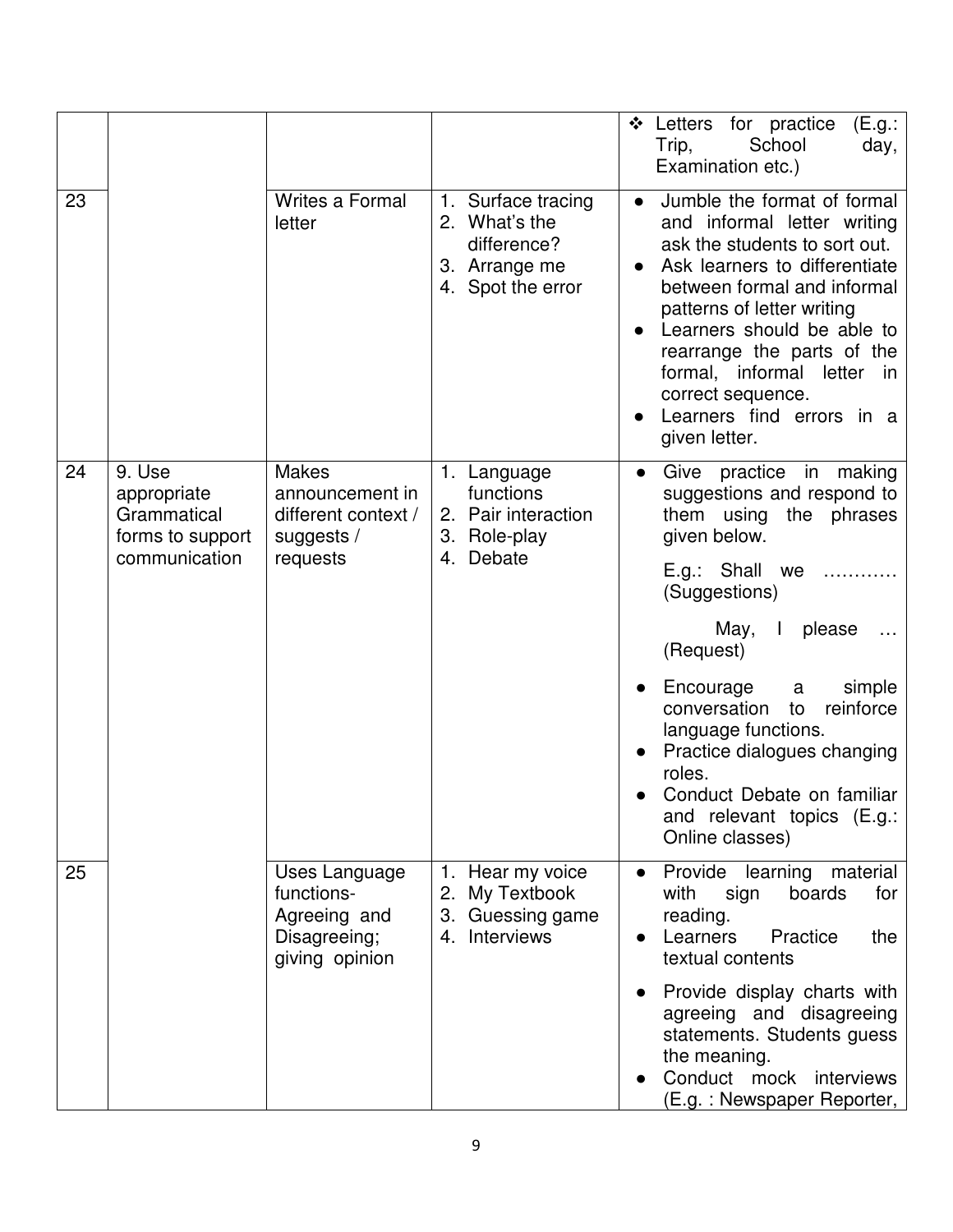|    |                                 |                                                                                            | Job Interview)                                                                                                                                                                                                                                                                                                                          |     |
|----|---------------------------------|--------------------------------------------------------------------------------------------|-----------------------------------------------------------------------------------------------------------------------------------------------------------------------------------------------------------------------------------------------------------------------------------------------------------------------------------------|-----|
| 26 | Gives reasons                   | 1. Hear my voice<br>2. Think before you<br>speak<br>3. Start by listening<br>4. My opinion | Create a situation and seek<br>$\bullet$<br>to<br>response<br>support<br>communication.<br>$\bullet$<br>Narrate short incidents and<br>ask students to give reason<br>Use PPT presentations and<br>conduct discussions<br>Show Video clippings on how<br>to express ones opinion                                                        |     |
| 27 | Identifies passive<br>sentences | Solve me<br>1.<br>2. Voices<br>3. Error spotting<br>4. Hands on activity                   | worksheet<br>Prepare<br>a a<br>$\bullet$<br>andprovide it to<br>the<br>learners to dentify active<br>passive<br>and<br>voice<br>sentences.                                                                                                                                                                                              |     |
|    |                                 |                                                                                            | E.g.<br>studies<br>Ram                                                                                                                                                                                                                                                                                                                  | Fre |
|    |                                 |                                                                                            | French                                                                                                                                                                                                                                                                                                                                  |     |
|    |                                 |                                                                                            | is studied<br>Pupil<br>changes<br>the<br>sentences from active to<br>passive voice.<br>Find out the errors in the<br>statements<br>ask<br>and<br>students to explain why                                                                                                                                                                | by  |
|    |                                 |                                                                                            | they are wrong<br>Provide worksheets for                                                                                                                                                                                                                                                                                                |     |
| 28 | Reads Graph                     | Read graph<br>Questionnair<br>e<br>Table of<br>contents<br>Line graph                      | practice<br>Present a bar graph<br>and<br>transfer<br>learners<br>its<br>information into a paragraph.<br>Learners<br>complete<br>a<br>questionnaire<br>based<br>on<br>pictorial graph<br>Learners read and collect<br>information from the table<br>given<br>Simple line graph to be<br>presented and encourage<br>students to read it |     |